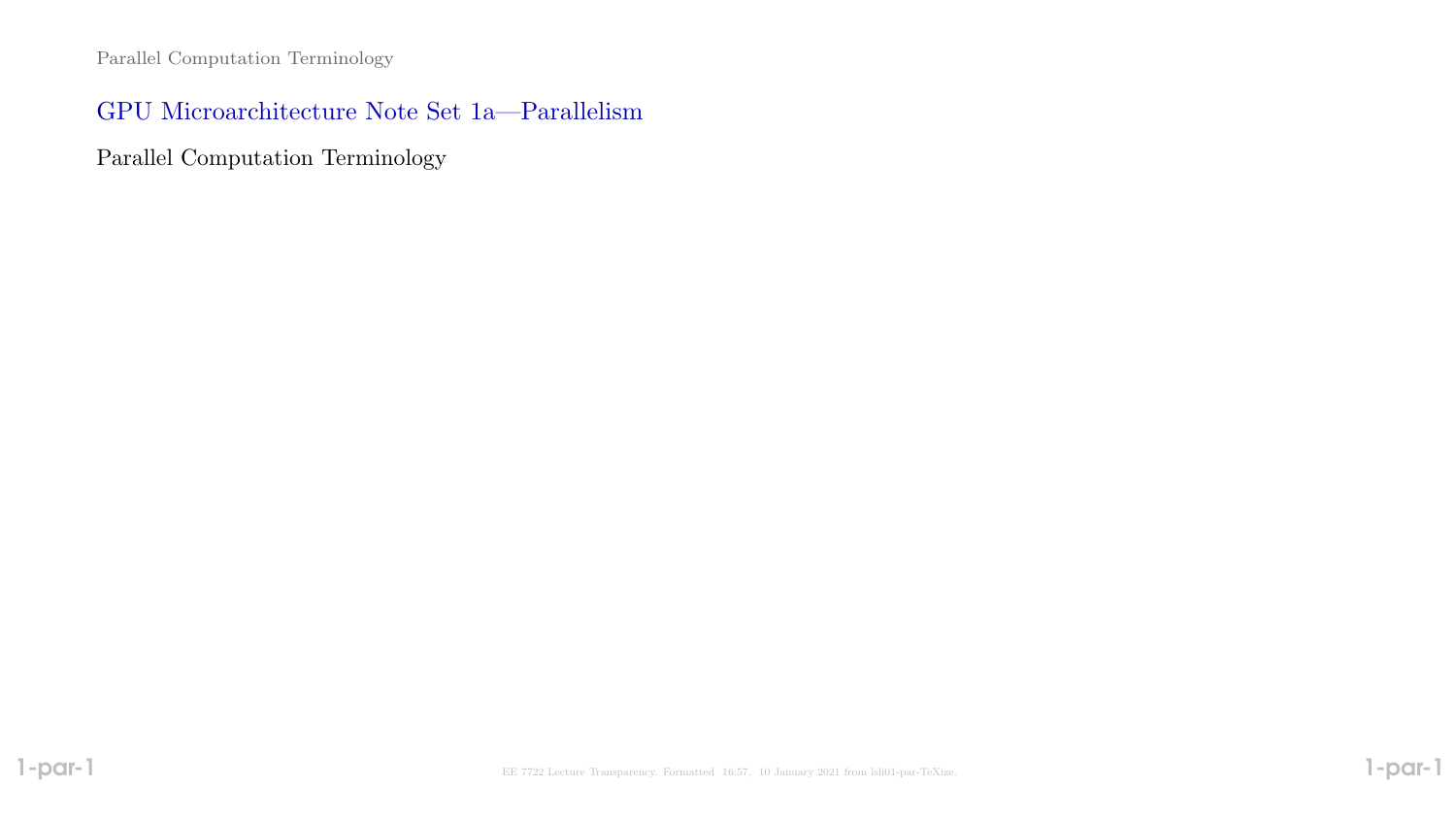# Parallel Computation Terminology Parallel Computation

# Parallel Computation Idea:

One computer takes t seconds to run a program, which is not fast enough  $\dots$ 

- $\ldots$  so try to use c computers to get the program to run in  $t/c$  seconds  $\ldots$
- $\ldots$  choose c to fit your performance goal and budget.

## Easier said than done.

# Example:

Suppose 1 computer takes 1 hour to run program A.

Convert A to a parallel program,  $A_p$ .

For  $c = 2$ , we hope that  $A_p$  will run in  $\frac{1}{2}$  hour on a system that costs twice as much.

For  $c = 60$ , we hope that  $A_p$  will run in 1 minute on a system that costs 60 times as much.

For  $c = 60 \times 10^9$ , we hope that  $A_p$  will run in 1 nanosecond on a system that costs c times as much.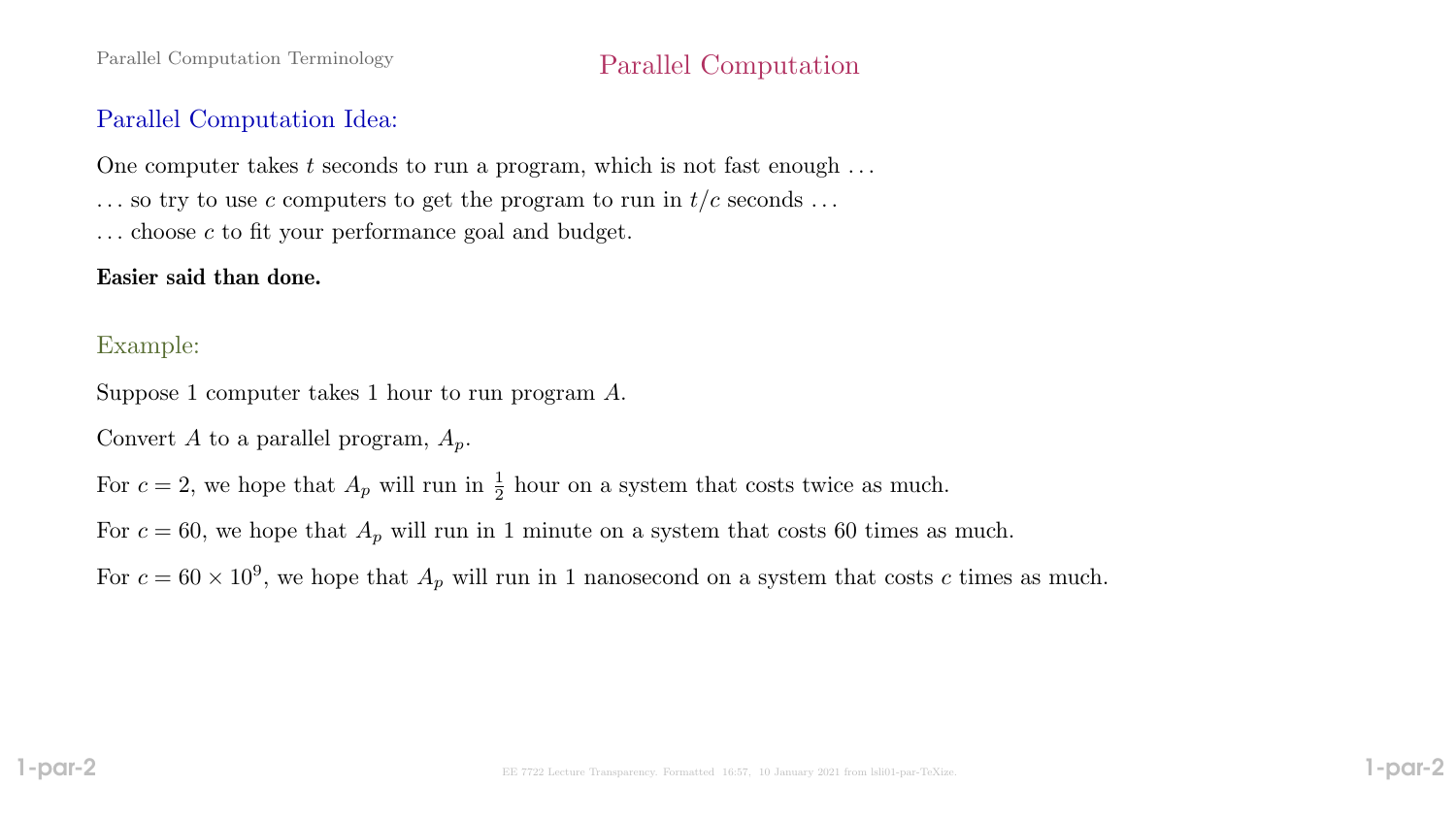Parallel Computation Terminology

#### Parallel Computation:

The use of multiple processor cores to speed the execution of a program.

A parallel program consists of multiple threads that will execute on a parallel system consisting multiple cores.

The goal is to lower execution time by using multiple cores.

Realizing this goal is often frustrated by the difficulty of parallel programming.

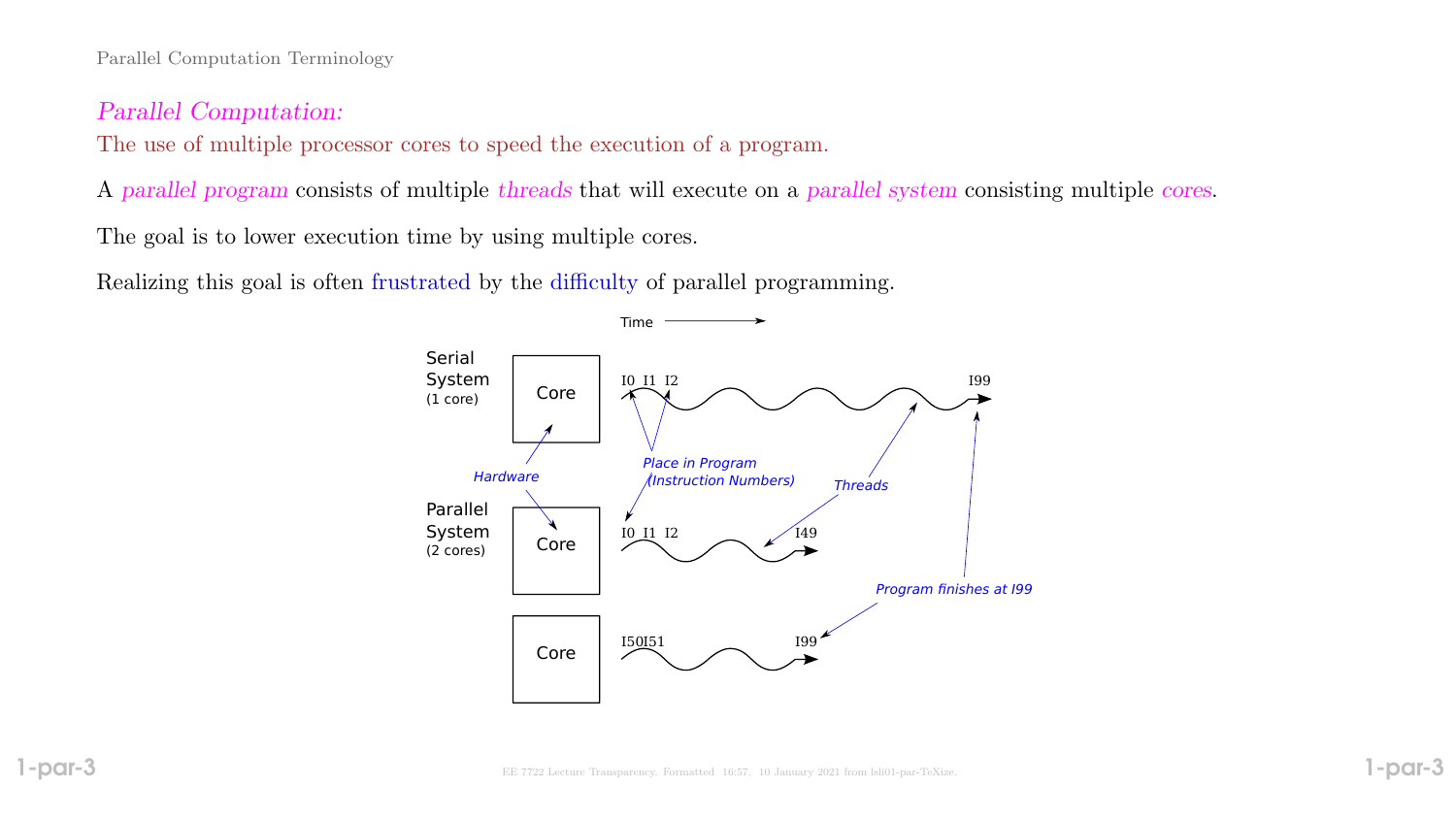# Definitions

# Thread:

A path through the program defined by the programmer, compiler, or some piece of support software.

The first program you wrote probably consisted of a single thread.

Programs start with a single thread . . .

. . . and can create additional threads as needed.

A program with multiple threads is a parallel program.

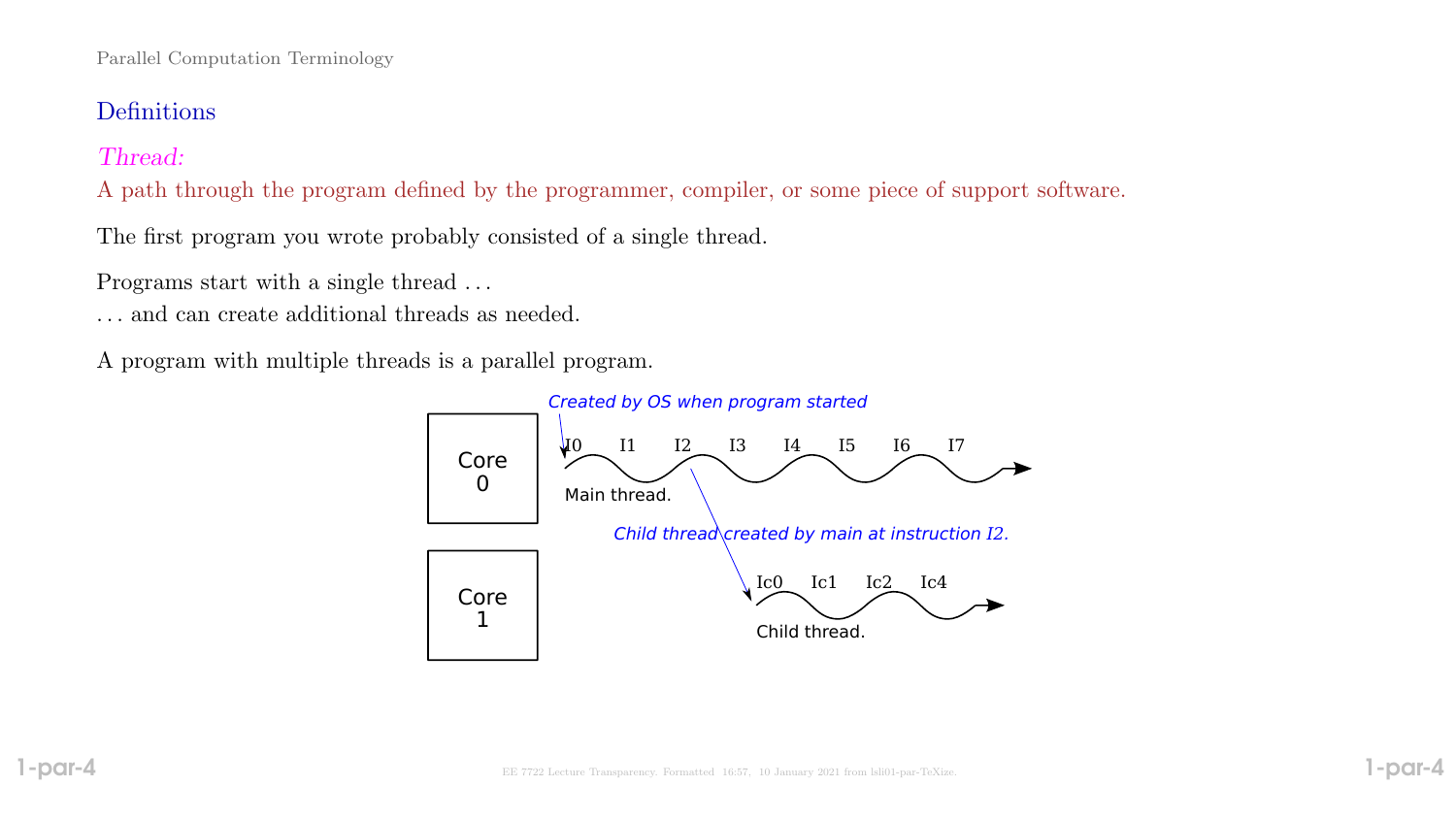Parallel Computation Terminology

### Thread Spawn Example

Pseudocode with ad-hoc instruction labels:

| void main()                  | void my child()   |
|------------------------------|-------------------|
| $10: a = 1;$                 | $Ic0: x = 7;$     |
| I1: $b = 9$ :                | Ic1: $y = 9$ ;    |
| I2: thread_create(my_child); | $Ic2: z = x + y;$ |
| $I3: c = a + b;$             | $\cdots$          |
|                              |                   |

Execution timing:

...

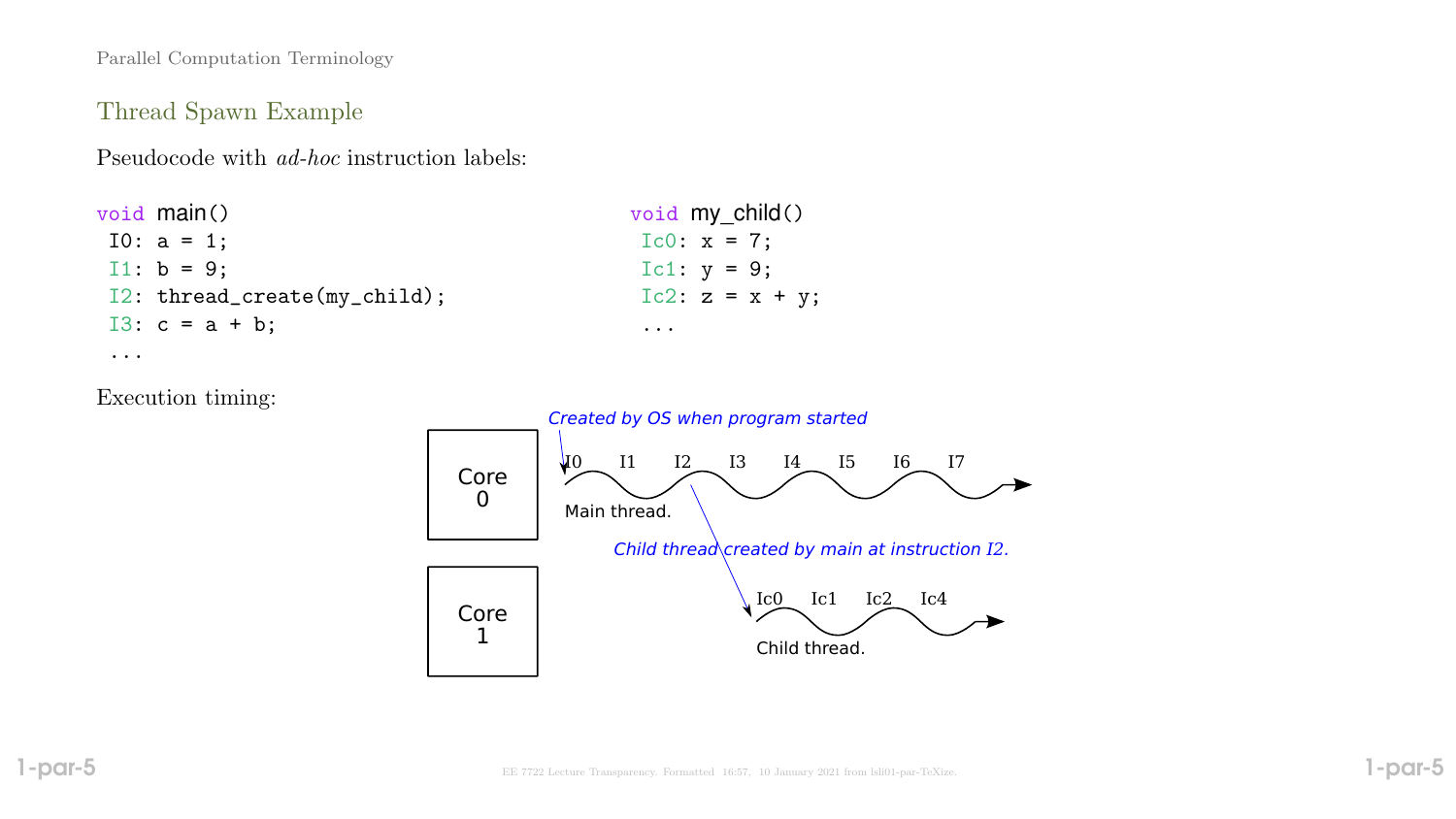Parallel Computation Terminology

### Core:

#### Hardware needed to execute a thread.

Sometimes called a CPU (central processing unit).

A core has:

Hardware to fetch instructions.

Functional units to perform arithmetic operations.

Register files to hold intermediate (working, temporary) data values.

Hardware to decode and orchestrate instruction execution.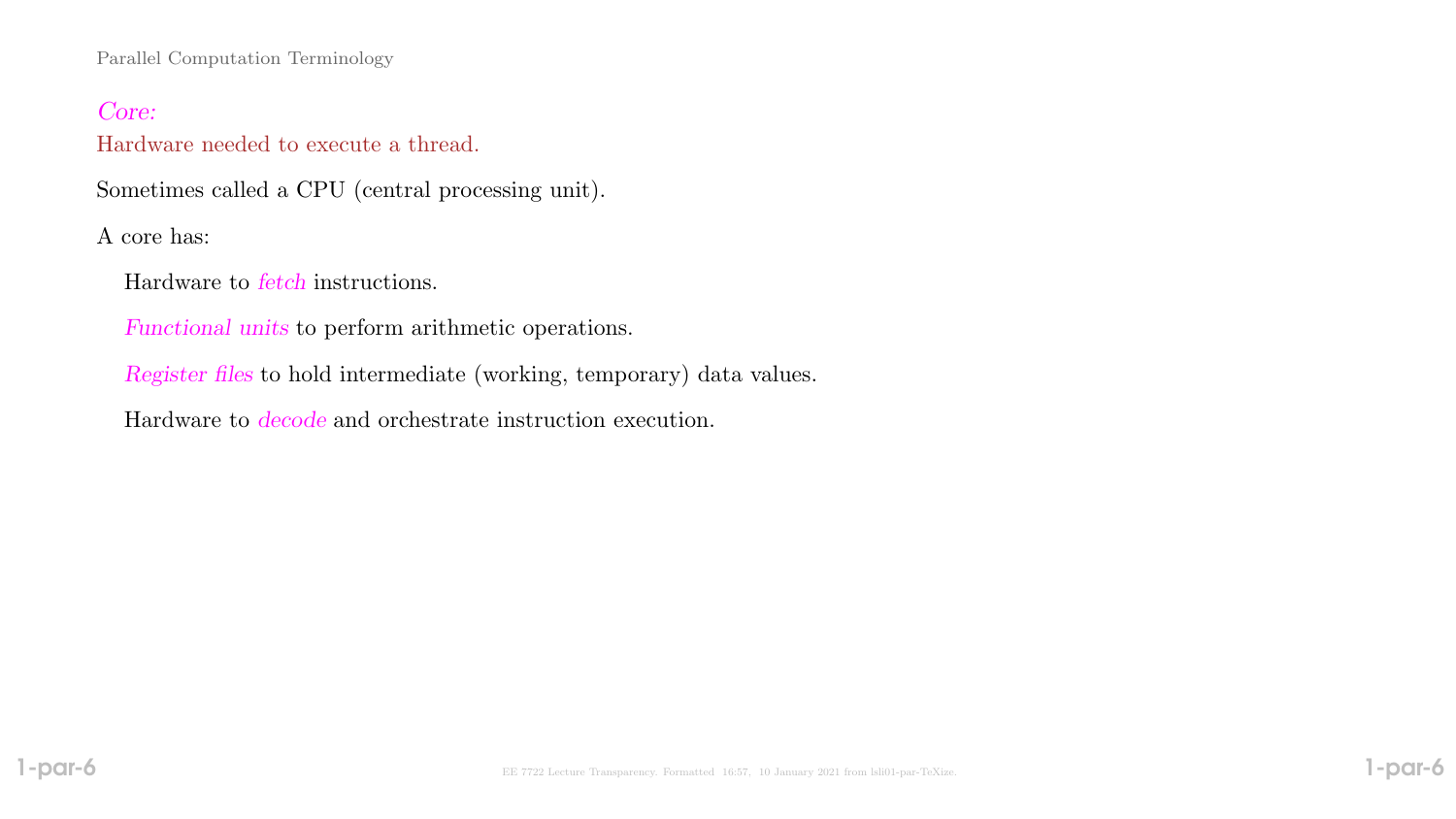Execution of Multithreaded Programs

### Execution of Multithreaded Programs

Consider a system with  $c$  cores and a program with  $r$  threads.

Typically the OS will distribute the  $r$  threads evenly over the  $c$  cores.

If  $c > r$  then  $c - r$  cores will sit idle.

If  $c < r$  then a core may have more than on thread assigned.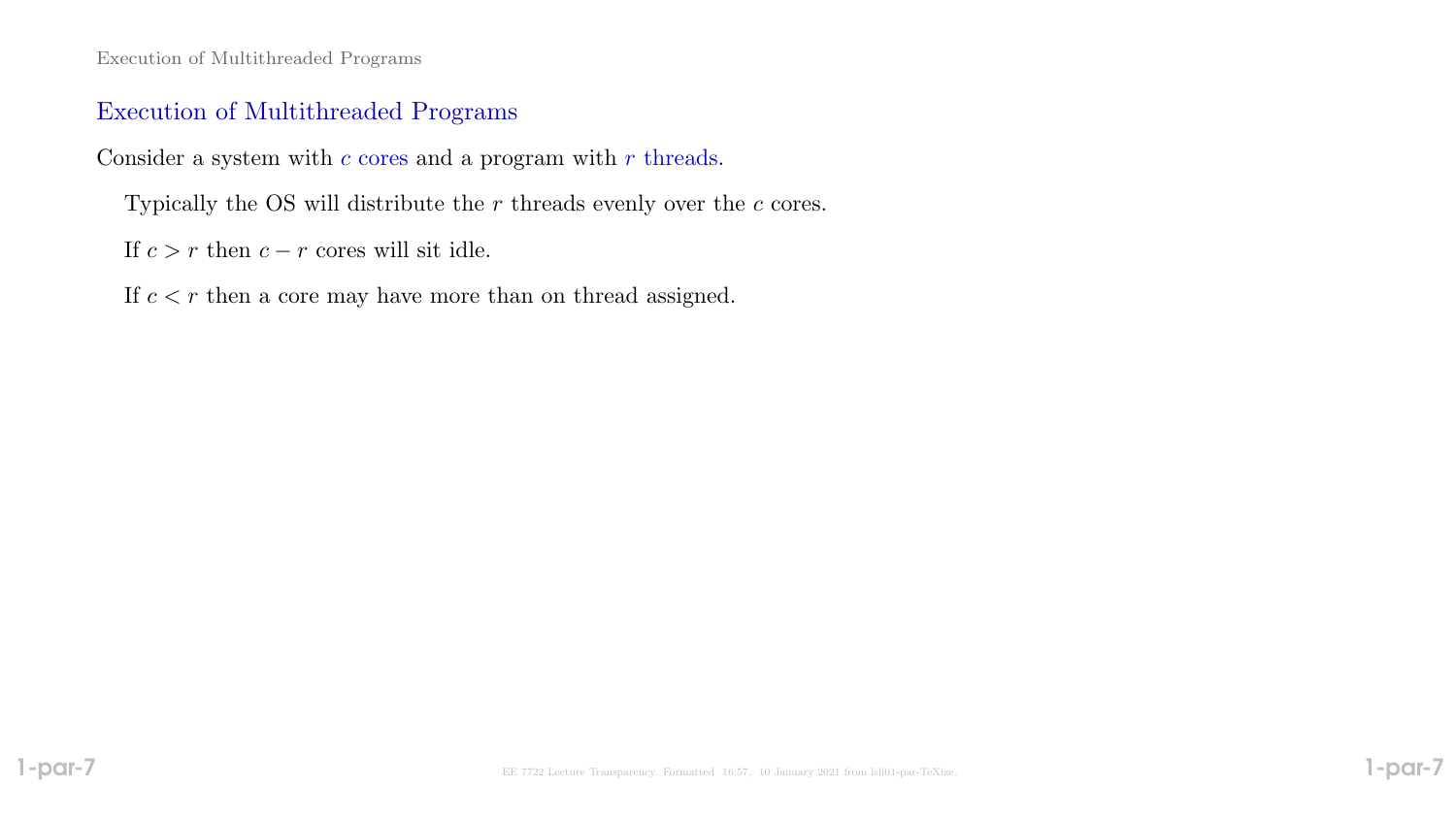Computation of Speedup Parallel System

### Computation of Speedup Parallel System

#### Consider

A parallel program that can spawn any number of threads, as needed.

A computer consisting of  $c$  cores.

Let  $t(1)$  denote the execution time on 1 core.

Its value is determined by the single-thread performance of the core.

Let  $t(c)$  denote the execution time on c cores.

Its value is determined by the parallel program and by  $t(1)$ .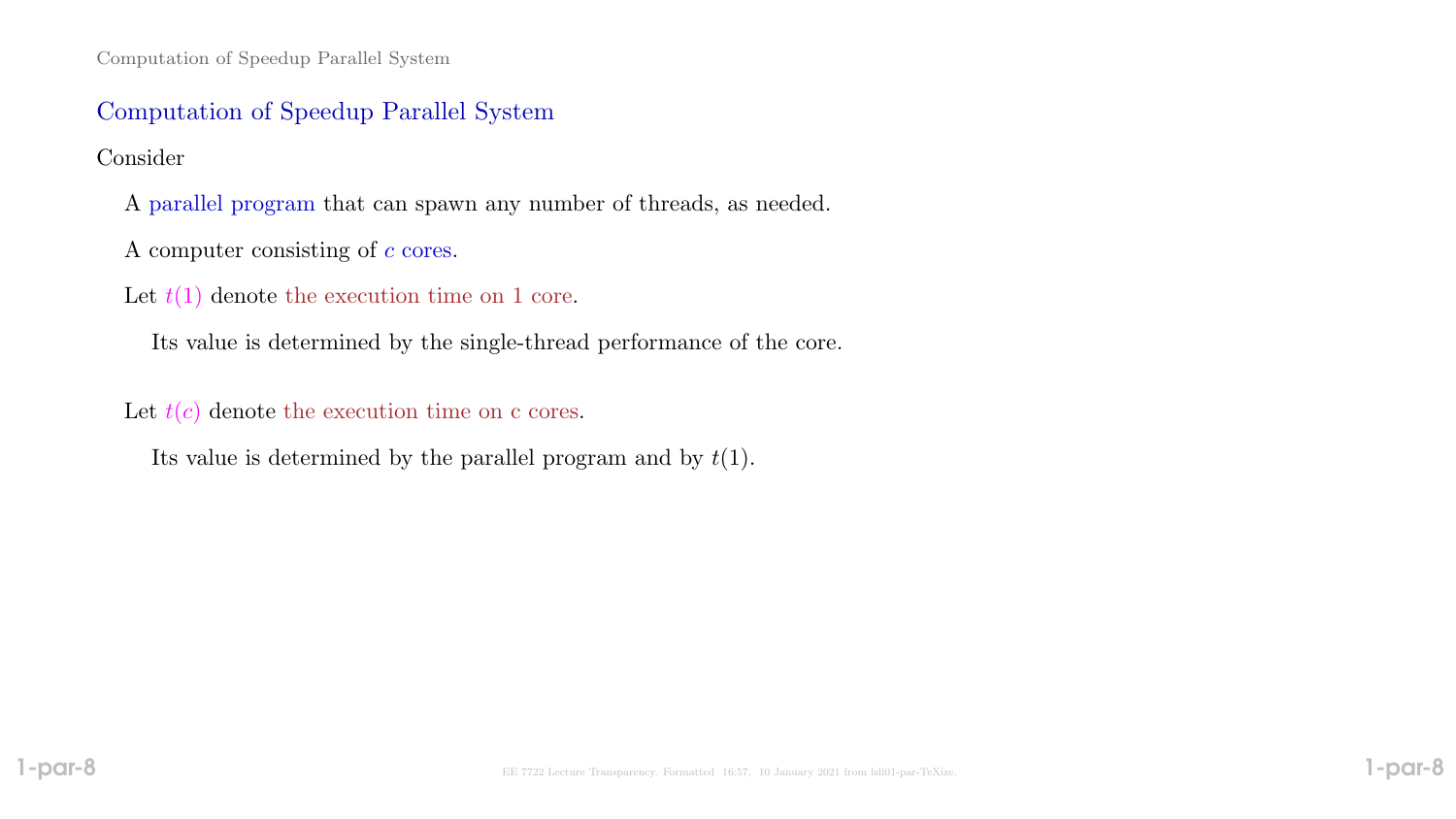# Speedup:

[of a parallel program on parallel system]. The ratio of execution time on one core to the time on the entire system.

Using the notation above:

$$
S(c) = \frac{t(1)}{t(c)}.
$$

For example:

A program runs in 10s on one core and 3s on 5 cores.

The speedup is then  $S(5) = \frac{10 \text{ s}}{3 \text{ s}} = 3.33$ .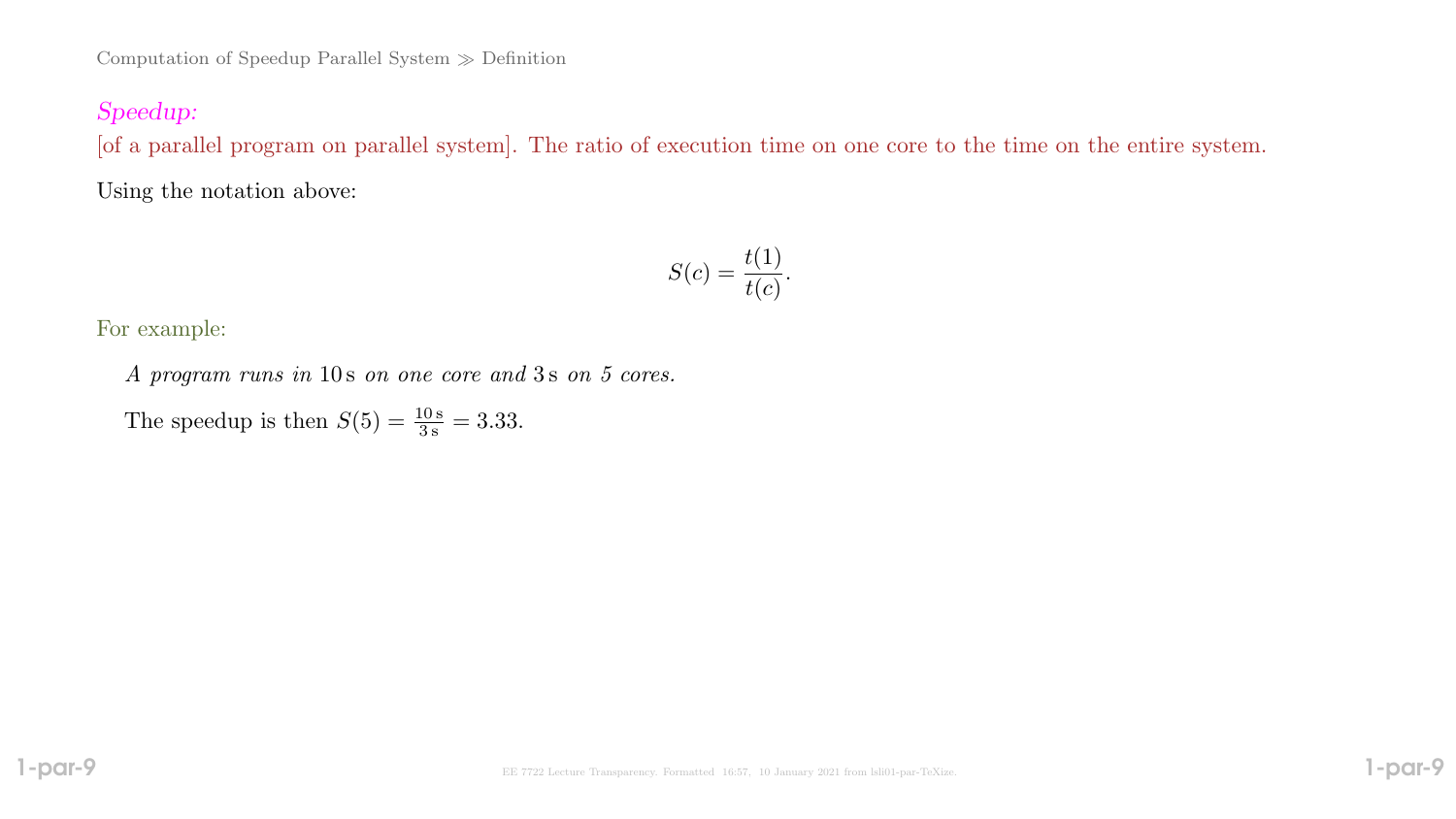Computation of Speedup Parallel System  $\gg$  Speedup Special Cases  $\gg$  Linear Speedup

## Speedup Special Cases

Speedup Case: Linear Speedup-  $S(c) = c$ .

This occurs when  $t(c) = t(1)/c$ .

This indicates no duplication of effort by threads, no time lost to communication.

There are some programs with linear speedup. . .

. . . but for many others the speedup is lower.

#### Example:

A program runs in 10 s on one core and is to be run on 5 cores. What would its run time be if it achieves linear speedup? To achieve linear speedup it would need to run in  $10 s/5 = 2 s$ .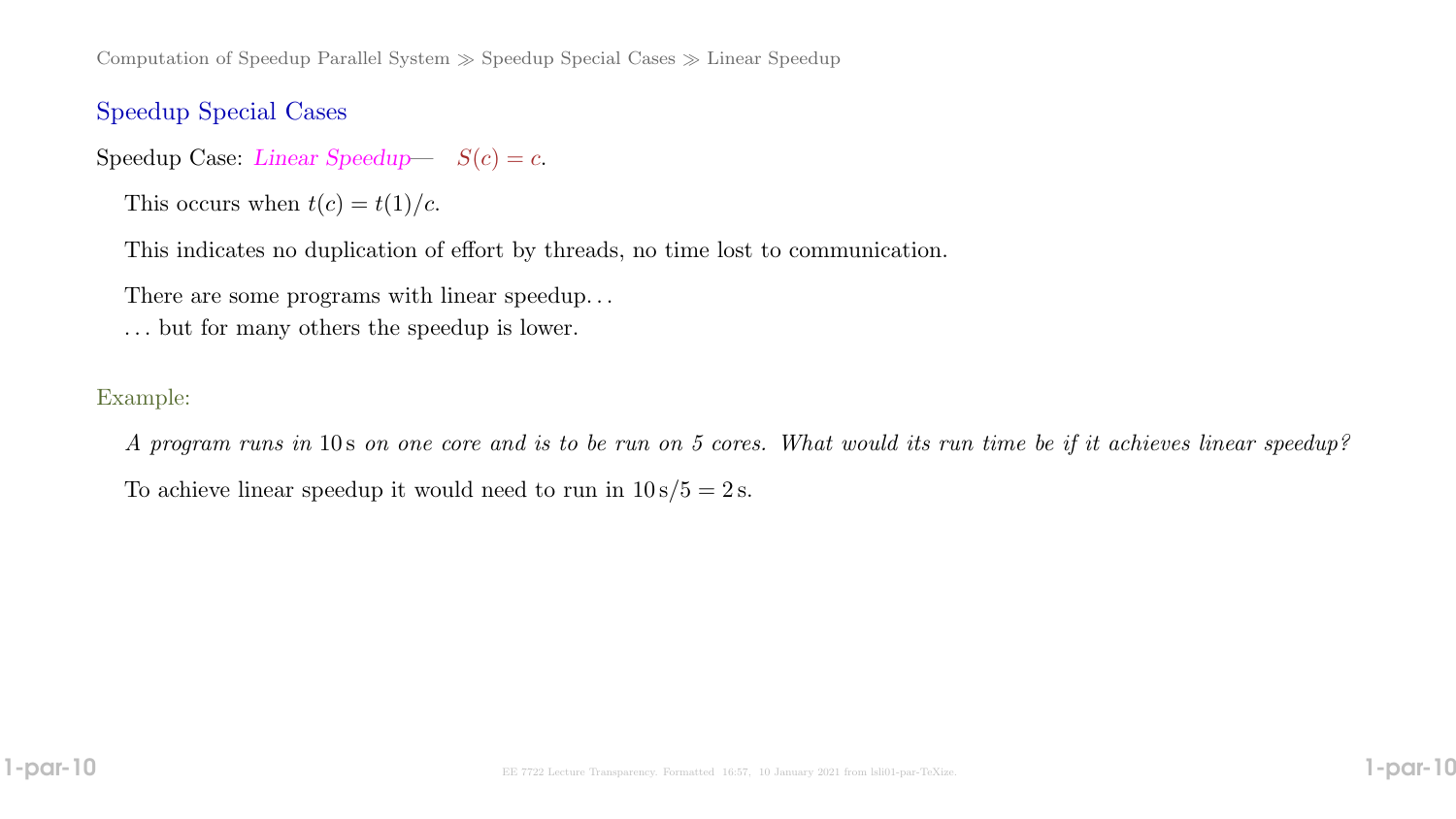Computation of Speedup Parallel System  $\gg$  Speedup Special Cases  $\gg$  No Speedup

## Speedup Special Cases

Speedup Case: No Speedup-  $S(c) = 1$ .

This occurs when  $t(c) = t(1)$ .

This might be the programmer's fault ...

. . . or an inherent property of the problem.